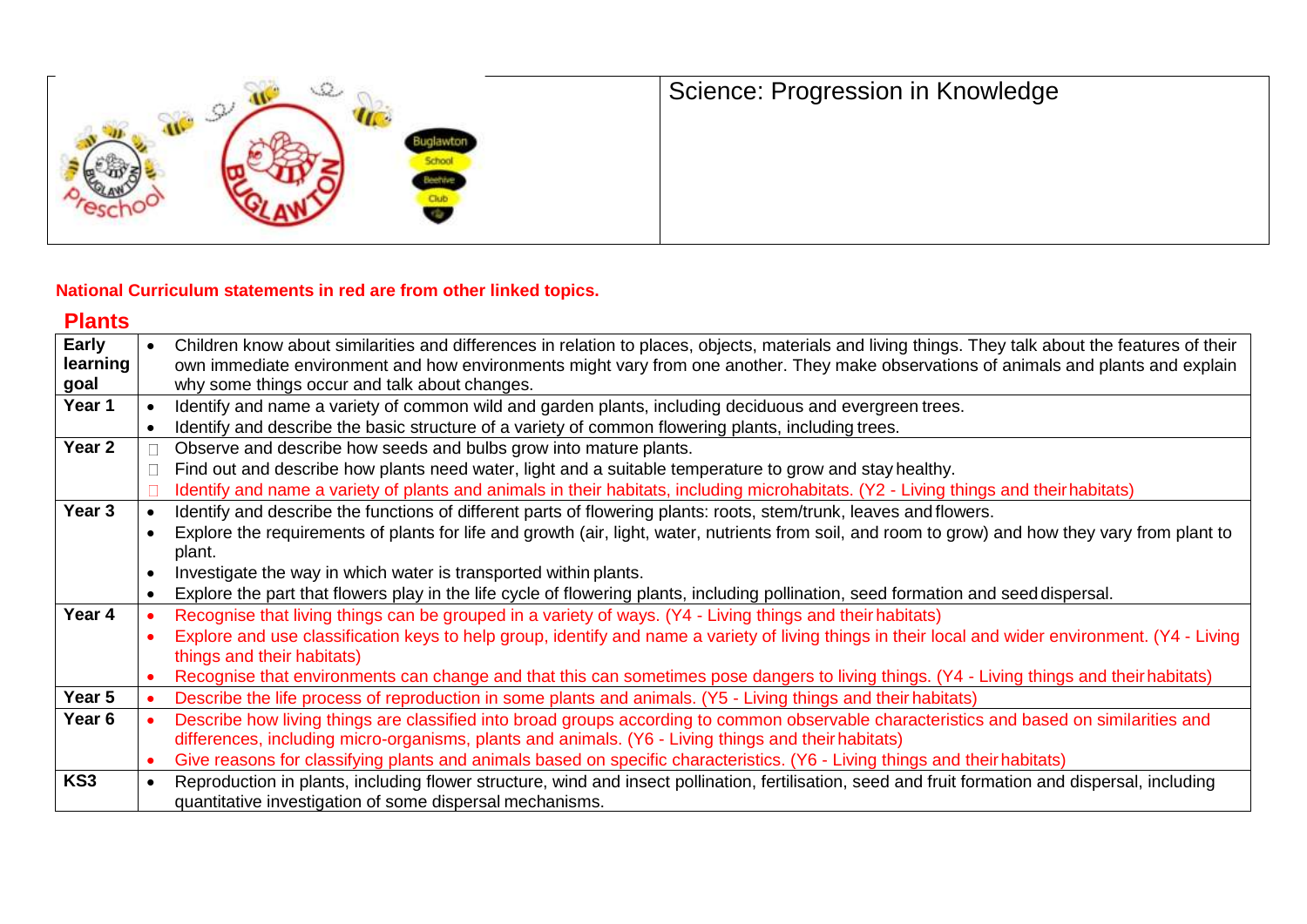# **Living things and their habitats**

| Early             | $\bullet$ | Children know about similarities and differences in relation to places, objects, materials and living things. They talk about the features of their |
|-------------------|-----------|-----------------------------------------------------------------------------------------------------------------------------------------------------|
| learning          |           | own immediate environment and how environments might vary from one another. They make observations of animals and plants and explain                |
| goal              |           | why some things occur and talk about changes.                                                                                                       |
| Year 1            |           | Identify and name a variety of common wild and garden plants, including deciduous and evergreen trees. (Y1 - Plants)                                |
|                   |           | Identify and describe the basic structure of a variety of common flowering plants, including trees. (Y1 - Plants)                                   |
|                   |           | Identify and name a variety of common animals including fish, amphibians, reptiles, birds and mammals. (Y1 - Animals including humans)              |
|                   |           | Identify and name a variety of common animals that are carnivores, herbivores and omnivores. (Y1 - Animals including humans)                        |
|                   |           | Describe and compare the structure of a variety of common animals (fish, amphibians, reptiles, birds and mammals, including pets). (Y1 –            |
|                   |           | Animals, including humans)                                                                                                                          |
|                   |           | Observe changes across the four seasons. (Y1 - Seasonal change)                                                                                     |
| Year <sub>2</sub> | П         | Explore and compare the differences between things that are living, dead, and things that have never been alive.                                    |
|                   | П         | Identify that most living things live in habitats to which they are suited and describe how different habitats provide for the basic needs of       |
|                   |           | different kinds of animals and plants, and how they depend on each other.                                                                           |
|                   | П         | Identify and name a variety of plants and animals in their habitats, including microhabitats.                                                       |
|                   | П         | Describe how animals obtain their food from plants and other animals, using the idea of a simple food chain, and identify and name different        |
|                   |           | sources of food.                                                                                                                                    |
|                   |           | Notice that animals, including humans, have offspring which grow into adults. (Y2 - Animals including humans)                                       |
| Year <sub>3</sub> | $\bullet$ | Explore the part that flowers play in the life cycle of flowering plants, including pollination, seed formation and seed dispersal. (Y3 - Plants)   |
| Year 4            |           | Recognise that living things can be grouped in a variety of ways.                                                                                   |
|                   | П         | Explore and use classification keys to help group, identify and name a variety of living things in their local and wider environment.               |
|                   | $\Box$    | Recognise that environments can change and that this can sometimes pose dangers to living things.                                                   |
|                   |           | Construct and interpret a variety of food chains, identifying producers, predators and prey. (Y4 - Animals, including humans)                       |
| Year 5            |           | Describe the differences in the life cycles of a mammal, an amphibian, an insect and a bird.                                                        |
|                   | $\bullet$ | Describe the life process of reproduction in some plants and animals.                                                                               |
| Year <sub>6</sub> |           | Describe how living things are classified into broad groups according to common observable characteristics and based on similarities and            |
|                   |           | differences, including microorganisms, plants and animals.                                                                                          |
|                   |           | Give reasons for classifying plants and animals based on specific characteristics.                                                                  |
| KS3               | $\bullet$ | Reproduction in humans (as an example of a mammal), including the structure and function of the male and female reproductive systems,               |
|                   |           | menstrual cycle (without details of hormones), gametes, fertilisation, gestation and birth, to include the effect of maternal lifestyle on the      |
|                   |           | foetus through the placenta.                                                                                                                        |
|                   |           | Reproduction in plants, including flower structure, wind and insect pollination, fertilisation, seed and fruit formation and dispersal, including   |
|                   |           | quantitative investigation of some dispersal mechanisms.                                                                                            |
|                   |           | Differences between species.                                                                                                                        |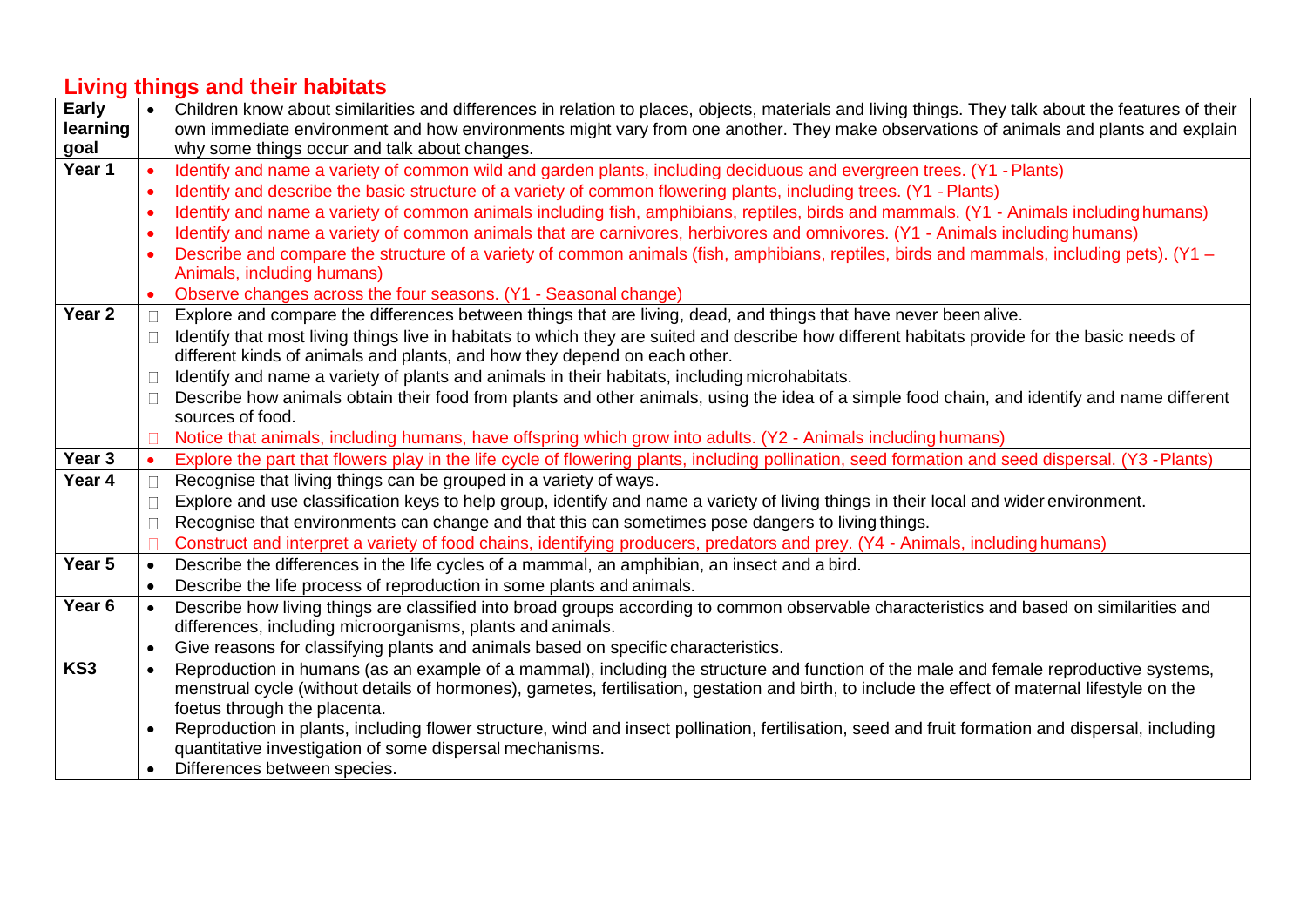## **Animals including humans**

| <b>Early</b>      | $\bullet$ | Children know about similarities and differences in relation to places, objects, materials and living things. They talk about the features of their |
|-------------------|-----------|-----------------------------------------------------------------------------------------------------------------------------------------------------|
| learning          |           | own immediate environment and how environments might vary from one another. They make observations of animals and plants and explain                |
| goal              |           | why some things occur and talk about changes.                                                                                                       |
| Year 1            | $\bullet$ | Identify and name a variety of common animals including fish, amphibians, reptiles, birds and mammals.                                              |
|                   |           | Identify and name a variety of common animals that are carnivores, herbivores and omnivores.                                                        |
|                   |           | Describe and compare the structure of a variety of common animals (fish, amphibians, reptiles, birds and mammals, including pets).                  |
|                   |           | Identify, name, draw and label the basic parts of the human body and say which part of the body is associated with each sense.                      |
| Year <sub>2</sub> | $\bullet$ | Notice that animals, including humans, have offspring which grow into adults.                                                                       |
|                   |           | Find out about and describe the basic needs of animals, including humans, for survival (water, food and air).                                       |
|                   |           | Describe the importance for humans of exercise, eating the right amounts of different types of food, and hygiene.                                   |
| Year <sub>3</sub> |           | Identify that animals, including humans, need the right types and amount of nutrition, and that they cannot make their own food; they get           |
|                   |           | nutrition from what they eat.                                                                                                                       |
|                   | $\bullet$ | Identify that humans and some other animals have skeletons and muscles for support, protection and movement.                                        |
| Year 4            | $\bullet$ | Describe the simple functions of the basic parts of the digestive system in humans.                                                                 |
|                   |           | Identify the different types of teeth in humans and their simple functions.                                                                         |
|                   |           | Construct and interpret a variety of food chains, identifying producers, predators and prey.                                                        |
| Year 5            |           | Describe the changes as humans develop to old age.                                                                                                  |
|                   | $\Box$    | Describe the differences in the life cycles of a mammal, an amphibian, an insect and a bird. (Y5 - Living things and their habitats)                |
|                   |           | Describe the life process of reproduction in some plants and animals. (Y5 - Living things and their habitats)                                       |
| Year <sub>6</sub> | П.        | Identify and name the main parts of the human circulatory system, and describe the functions of the heart, blood vessels and blood.                 |
|                   | $\Box$    | Recognise the impact of diet, exercise, drugs and lifestyle on the way their bodies function.                                                       |
|                   | $\Box$    | Describe the ways in which nutrients and water are transported within animals, including humans.                                                    |
|                   |           | Describe how living things are classified into broad groups according to common observable characteristics and based on similarities and            |
|                   |           | differences, including micro-organisms, plants and animals. (Y6 - Living things and their habitats)                                                 |
|                   |           | Give reasons for classifying plants and animals based on specific characteristics. (Y6 - Living things and their habitats)                          |
| KS3               | $\bullet$ | Reproduction in humans (as an example of a mammal), including the structure and function of the male and female reproductive systems,               |
|                   |           | menstrual cycle (without details of hormones), gametes, fertilisation, gestation and birth, to include the effect of maternal lifestyle on the      |
|                   |           | foetus through the placenta.                                                                                                                        |
|                   |           | The consequences of imbalances in the diet, including obesity, starvation and deficiency diseases.                                                  |
|                   |           | The effects of recreational drugs (including substance misuse) on behaviour, health and life processes.                                             |
|                   | $\bullet$ | The structure and functions of the gas exchange system in humans, including adaptations to function.                                                |
|                   |           | The mechanism of breathing to move air in and out of the lungs.                                                                                     |
|                   |           | The impact of exercise, asthma and smoking on the human gas exchange system.                                                                        |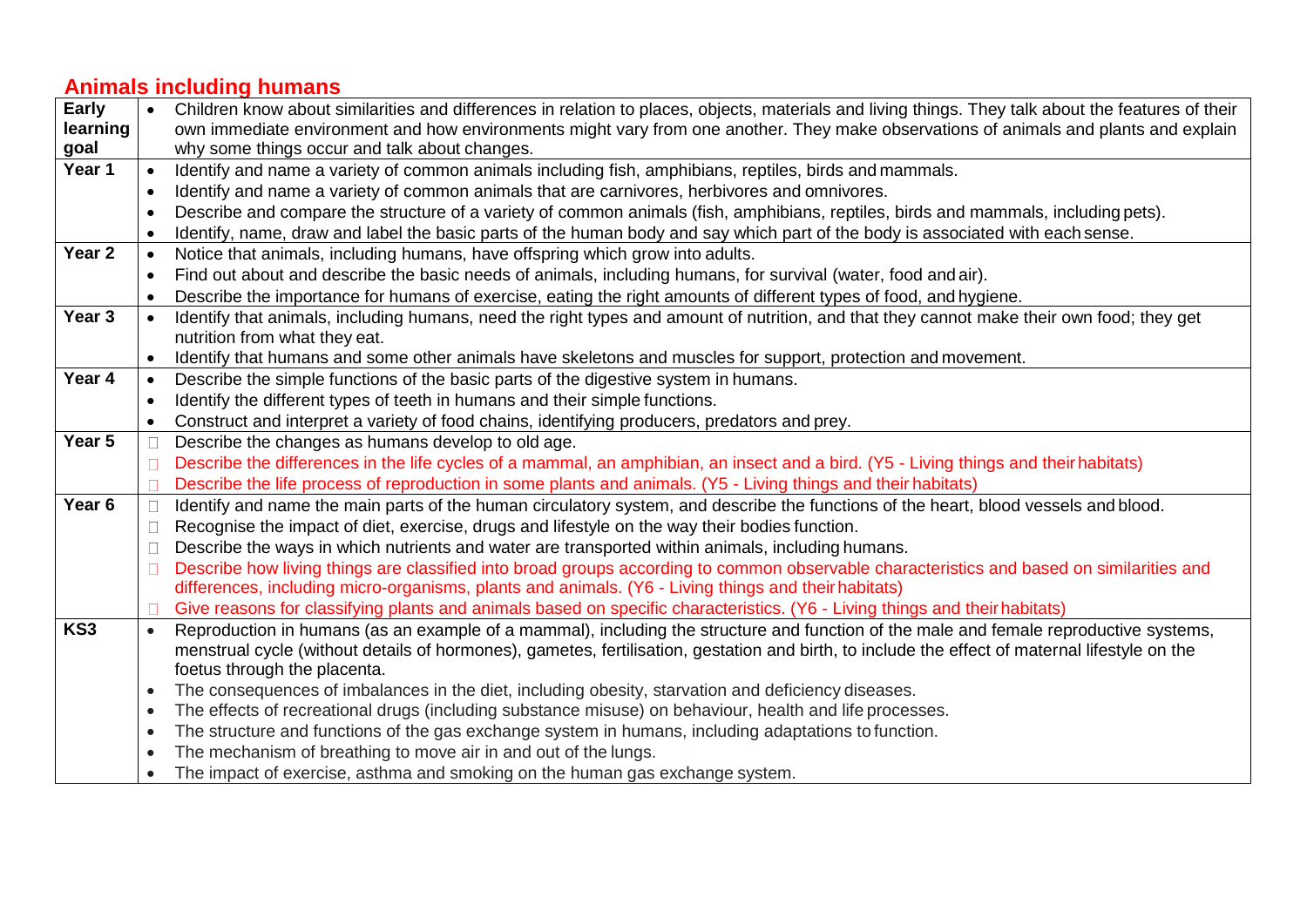### **Evolution and inheritance**

| <b>Early</b>      |           | Children know about similarities and differences in relation to places, objects, materials and living things. They talk about the features of their                                                                                                                |
|-------------------|-----------|--------------------------------------------------------------------------------------------------------------------------------------------------------------------------------------------------------------------------------------------------------------------|
| learning          |           | own immediate environment and how environments might vary from one another. They make observations of animals and plants and explain                                                                                                                               |
| goal              |           | why some things occur and talk about changes.                                                                                                                                                                                                                      |
| Year 1            |           |                                                                                                                                                                                                                                                                    |
| Year 2            |           | Identify that most living things live in habitats to which they are suited and describe how different habitats provide for the basic needs of<br>different kinds of animals and plants, and how they depend on each other. (Y2 - Living things and their habitats) |
| Year 3            |           | Describe in simple terms how fossils are formed when things that have lived are trapped within rock. (Y3 - Rocks)                                                                                                                                                  |
| Year 4            |           | Recognise that environments can change and that this can sometimes pose dangers to living things. (Y4 - Living things and their habitats)                                                                                                                          |
| Year 5            |           |                                                                                                                                                                                                                                                                    |
| Year <sub>6</sub> |           | Recognise that living things have changed over time and that fossils provide information about living things that inhabited the Earth millions of<br>years ago.                                                                                                    |
|                   |           | Recognise that living things produce offspring of the same kind, but normally offspring vary and are not identical to their parents.                                                                                                                               |
|                   | $\bullet$ | Identify how animals and plants are adapted to suit their environment in different ways and that adaptation may lead to evolution.                                                                                                                                 |
| KS <sub>3</sub>   |           | Heredity as the process by which genetic information is transmitted from one generation to the next.                                                                                                                                                               |
|                   |           | A simple model of chromosomes, genes and DNA in heredity, including the part played by Watson, Crick, Wilkins and Franklin in the<br>development of the DNA model.                                                                                                 |
|                   |           | The variation between species and between individuals of the same species means some organisms compete more successfully, which can<br>drive natural selection.                                                                                                    |
|                   |           | Changes in the environment may leave individuals within a species, and some entire species, less well adapted to compete successfully and<br>reproduce, which in turn may lead to extinction.                                                                      |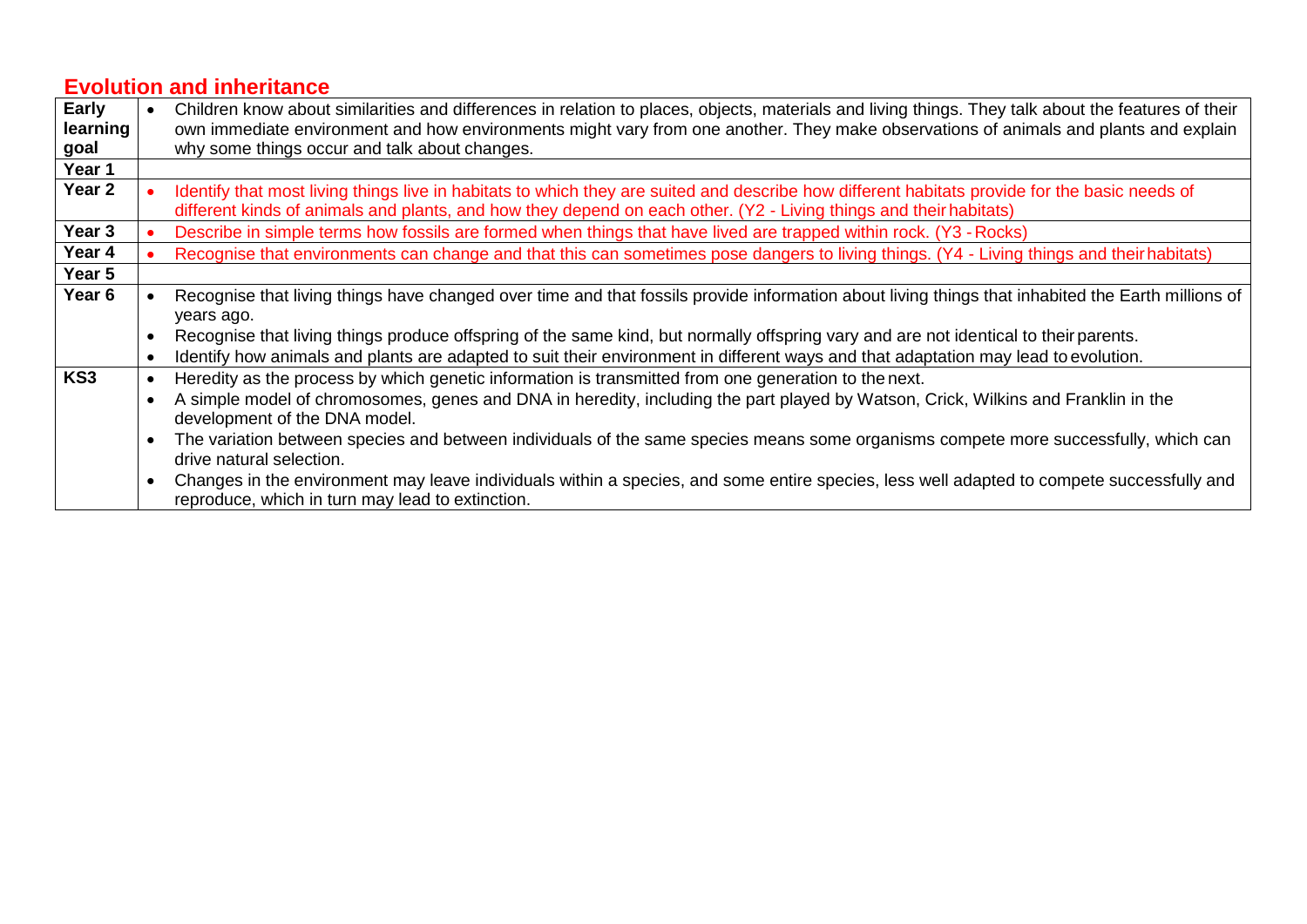|          | <b>Seasonal changes</b> |                                                                                                                                                     |  |
|----------|-------------------------|-----------------------------------------------------------------------------------------------------------------------------------------------------|--|
| Early    |                         | Children know about similarities and differences in relation to places, objects, materials and living things. They talk about the features of their |  |
| learning |                         | own immediate environment and how environments might vary from one another. They make observations of animals and plants and explain                |  |
| goal     |                         | why some things occur and talk about changes.                                                                                                       |  |
| Year 1   |                         | Observe changes across the four seasons.                                                                                                            |  |
|          |                         | Observe and describe weather associated with the seasons and how day length varies.                                                                 |  |
| Year 2   |                         |                                                                                                                                                     |  |
| Year 3   |                         | Recognise that light from the sun can be dangerous and that there are ways to protect their eyes. (Y3 - Light)                                      |  |
| Year 4   |                         |                                                                                                                                                     |  |
| Year 5   |                         | Use the idea of the Earth's rotation to explain day and night and the apparent movement of the Sun across the sky. (Y5 - Earth and space)           |  |
| Year 6   |                         |                                                                                                                                                     |  |
| KS3      |                         | The seasons and the Earth's tilt, day length at different times of year, in different hemispheres.                                                  |  |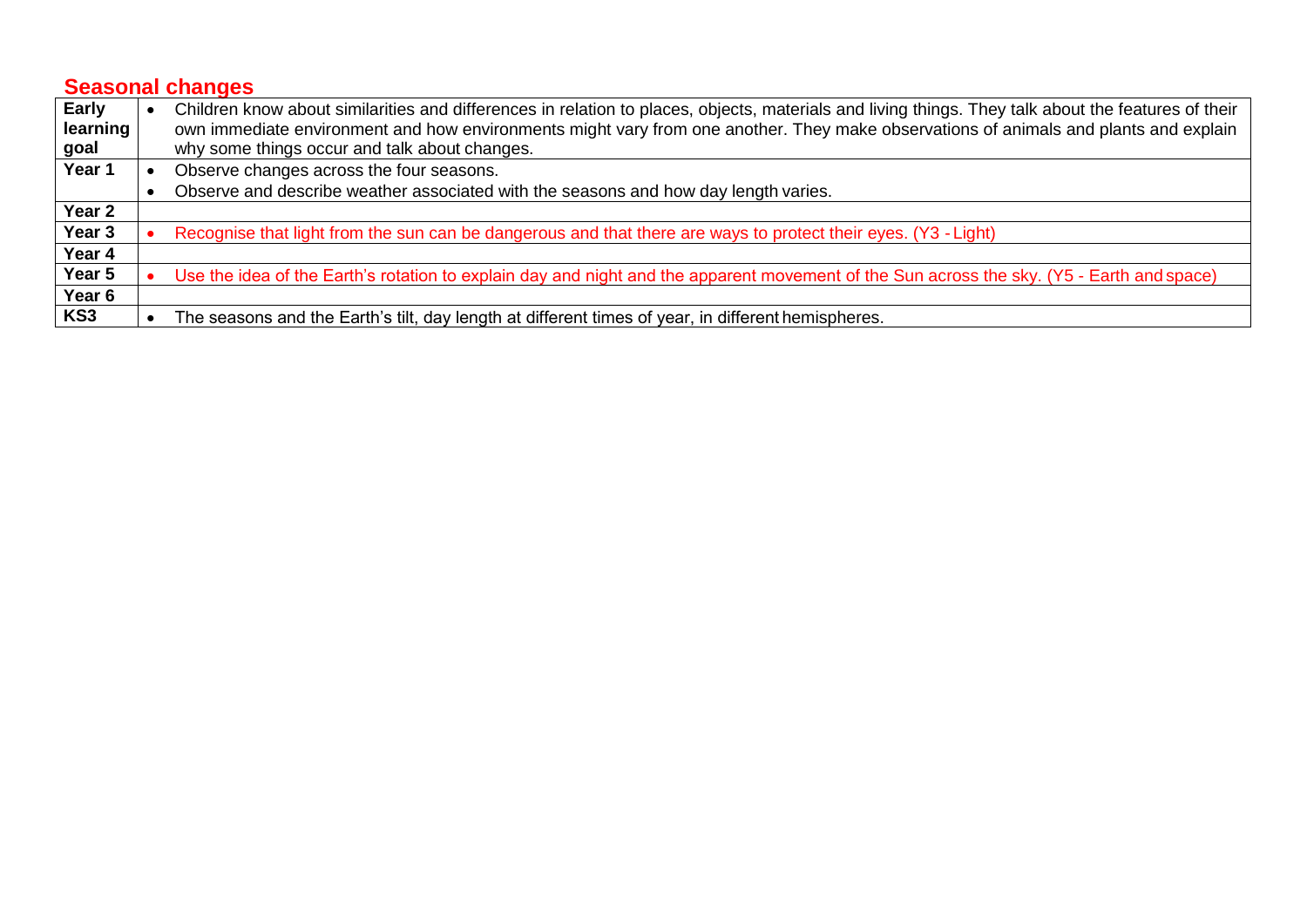| <b>Materials</b>  |           |                                                                                                                                                     |
|-------------------|-----------|-----------------------------------------------------------------------------------------------------------------------------------------------------|
| Early             | $\bullet$ | Children know about similarities and differences in relation to places, objects, materials and living things. They talk about the features of their |
| learning          |           | own immediate environment and how environments might vary from one another. They make observations of animals and plants and explain                |
| goal              |           | why some things occur and talk about changes.                                                                                                       |
| Year 1            | $\bullet$ | Distinguish between an object and the material from which it is made.                                                                               |
|                   | $\bullet$ | Identify and name a variety of everyday materials, including wood, plastic, glass, metal, water, and rock.                                          |
|                   |           | Describe the simple physical properties of a variety of everyday materials.                                                                         |
|                   |           | Compare and group together a variety of everyday materials on the basis of their simple physical properties.                                        |
| Year <sub>2</sub> | $\bullet$ | Identify and compare the suitability of a variety of everyday materials, including wood, metal, plastic, glass, brick, rock, paper and cardboard    |
|                   |           | for particular uses.                                                                                                                                |
|                   |           | Find out how the shapes of solid objects made from some materials can be changed by squashing, bending, twisting and stretching.                    |
| Year <sub>3</sub> |           | Compare and group together different kinds of rocks on the basis of their appearance and simple physical properties. (Y3 - Rocks)                   |
|                   |           | Describe in simple terms how fossils are formed when things that have lived are trapped within rock. (Y3 - Rocks)                                   |
|                   |           | Notice that some forces need contact between two objects, but magnetic forces can act at a distance. (Y3 - Forces and magnets)                      |
| Year 4            | $\bullet$ | Compare and group materials together, according to whether they are solids, liquids or gases.                                                       |
|                   |           | Observe that some materials change state when they are heated or cooled, and measure or research the temperature at which this happens              |
|                   |           | in degrees Celsius (°C).                                                                                                                            |
|                   | $\bullet$ | Identify the part played by evaporation and condensation in the water cycle and associate the rate of evaporation with temperature.                 |
| Year 5            |           | Compare and group together everyday materials on the basis of their properties, including their hardness, solubility, transparency,                 |
|                   |           | conductivity (electrical and thermal), and response to magnets.                                                                                     |
|                   | $\bullet$ | Know that some materials will dissolve in liquid to form a solution, and describe how to recover a substance from a solution.                       |
|                   |           | Use knowledge of solids, liquids and gases to decide how mixtures might be separated, including through filtering, sieving and evaporating.         |
|                   |           | Give reasons, based on evidence from comparative and fair tests, for the particular uses of everyday materials, including metals, wood and          |
|                   |           | plastic.                                                                                                                                            |
|                   |           | Demonstrate that dissolving, mixing and changes of state are reversible changes.                                                                    |
|                   | $\bullet$ | Explain that some changes result in the formation of new materials, and that this kind of change is not usually reversible, including changes       |
|                   |           | associated with burning and the action of acid on bicarbonate of soda.                                                                              |
| Year <sub>6</sub> |           |                                                                                                                                                     |
| KS3               | $\bullet$ | Chemical reactions as the rearrangement of atoms.                                                                                                   |
|                   | $\bullet$ | Representing chemical reactions using formulae and using equations.                                                                                 |
|                   | $\bullet$ | Combustion, thermal decomposition, oxidation and displacement reactions.                                                                            |
|                   |           | Defining acids and alkalis in terms of neutralisation reactions.                                                                                    |
|                   |           | The pH scale for measuring acidity/alkalinity; and indicators.                                                                                      |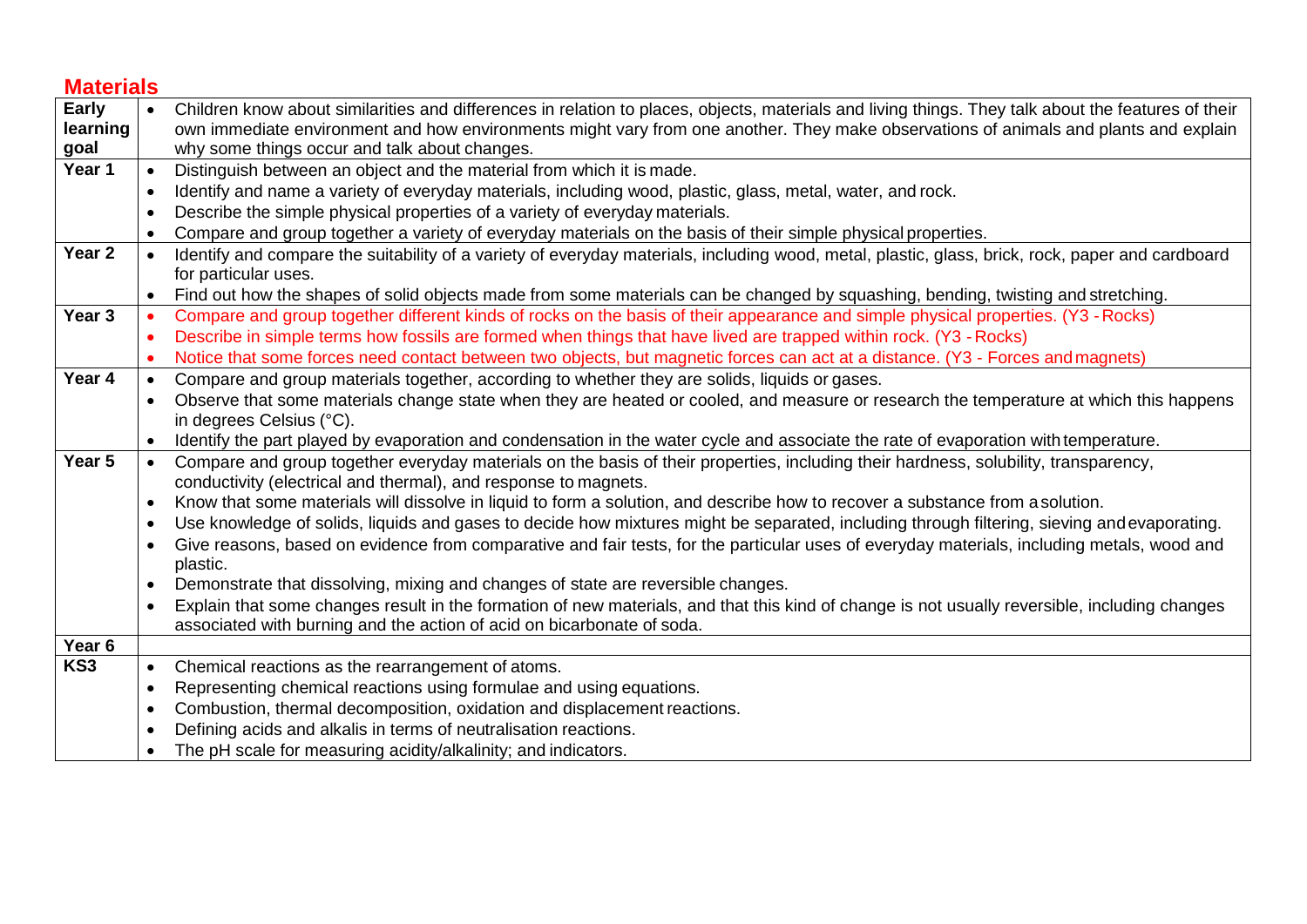| <b>Rocks</b>    |                                                                                                                                                     |
|-----------------|-----------------------------------------------------------------------------------------------------------------------------------------------------|
| <b>Early</b>    | Children know about similarities and differences in relation to places, objects, materials and living things. They talk about the features of their |
| learning        | own immediate environment and how environments might vary from one another. They make observations of animals and plants and explain                |
| goal            | why some things occur and talk about changes.                                                                                                       |
| Year 1          | Distinguish between an object and the material from which it is made. (Y1 - Everyday materials)                                                     |
|                 | Identify and name a variety of everyday materials, including wood, plastic, glass, metal, water, and rock. (Y1 - Everyday materials)                |
|                 | Describe the simple physical properties of a variety of everyday materials. (Y1 - Everyday materials)                                               |
|                 | Compare and group together a variety of everyday materials on the basis of their simple physical properties. (Y1 - Everyday materials)              |
| Year 2          | Identify and compare the suitability of a variety of everyday materials, including wood, metal, plastic, glass, brick, rock, paper and cardboard    |
|                 | for particular uses. (Y2 - Uses of everyday materials)                                                                                              |
| Year 3          | Compare and group together different kinds of rocks on the basis of their appearance and simple physical properties.                                |
|                 | Describe in simple terms how fossils are formed when things that have lived are trapped within rock.                                                |
|                 | Recognise that soils are made from rocks and organic matter.                                                                                        |
| Year 4          |                                                                                                                                                     |
| Year 5          |                                                                                                                                                     |
| Year 6          | Recognise that living things have changed over time and that fossils provide information about living things that inhabited the Earth millions of   |
|                 | years ago. (Y6 - Evolution and inheritance)                                                                                                         |
| KS <sub>3</sub> | The composition of the Earth.                                                                                                                       |
|                 | The structure of the Earth.                                                                                                                         |
|                 | The rock cycle and the formation of igneous, sedimentary and metamorphic rocks.                                                                     |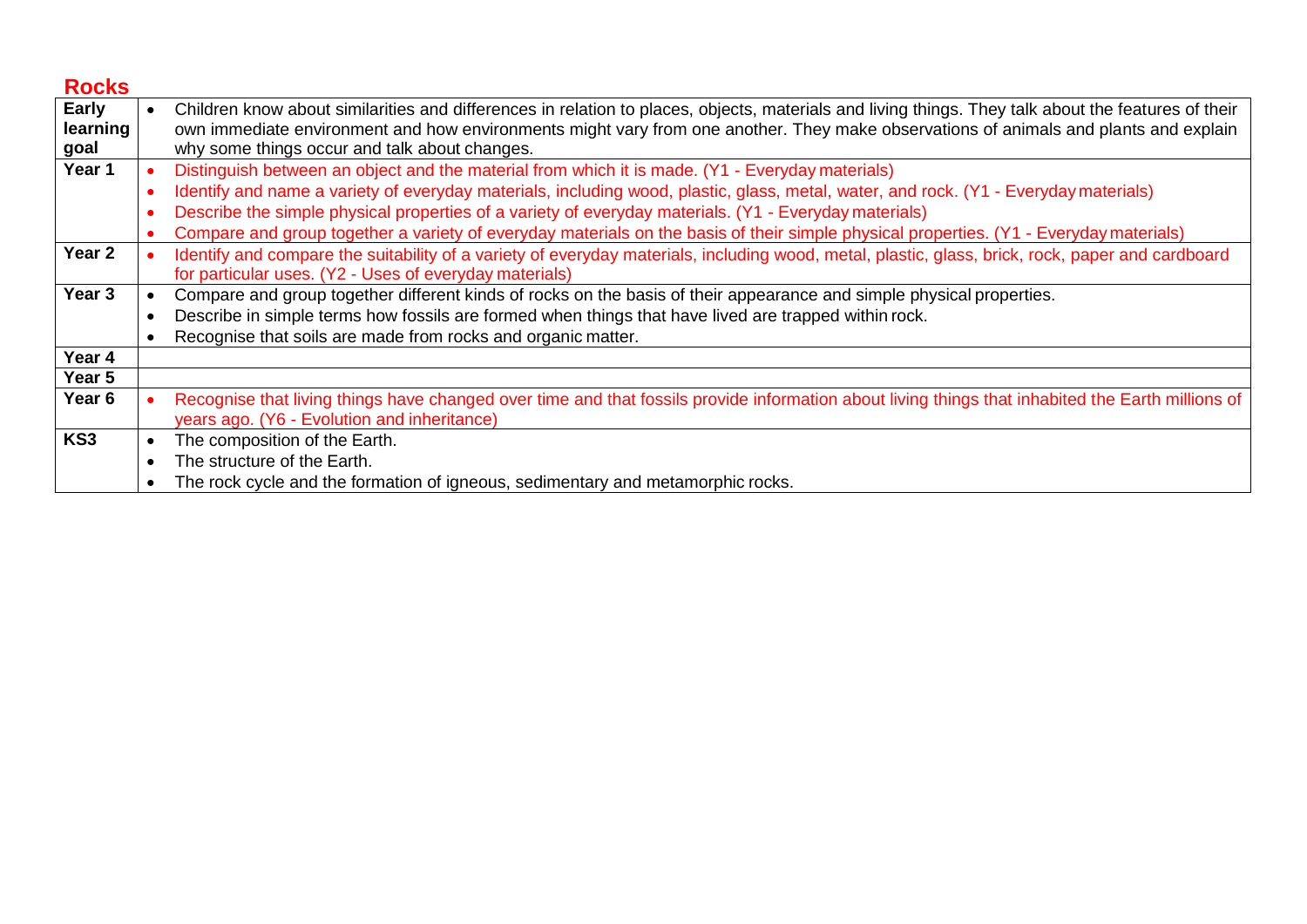| Light             |           |                                                                                                                                                     |
|-------------------|-----------|-----------------------------------------------------------------------------------------------------------------------------------------------------|
| Early             | $\bullet$ | Children know about similarities and differences in relation to places, objects, materials and living things. They talk about the features of their |
| learning          |           | own immediate environment and how environments might vary from one another. They make observations of animals and plants and explain                |
| goal              |           | why some things occur and talk about changes.                                                                                                       |
| Year 1            |           | Identify, name, draw and label the basic parts of the human body and say which part of the body is associated with each sense. (Y1 -                |
|                   |           | Animals, including humans)                                                                                                                          |
| Year 2            |           |                                                                                                                                                     |
| Year 3            |           | Recognise that they need light in order to see things and that dark is the absence of light.                                                        |
|                   | $\bullet$ | Notice that light is reflected from surfaces.                                                                                                       |
|                   |           | Recognise that light from the sun can be dangerous and that there are ways to protect their eyes.                                                   |
|                   |           | Recognise that shadows are formed when the light from a light source is blocked by an opaque object.                                                |
|                   |           | Find patterns in the way that the size of shadows change.                                                                                           |
| Year 4            |           |                                                                                                                                                     |
| Year 5            |           |                                                                                                                                                     |
| Year <sub>6</sub> | $\bullet$ | Recognise that light appears to travel in straight lines.                                                                                           |
|                   | $\bullet$ | Use the idea that light travels in straight lines to explain that objects are seen because they give out or reflect light into the eye.             |
|                   | $\bullet$ | Explain that we see things because light travels from light sources to our eyes or from light sources to objects and then to our eyes.              |
|                   | $\bullet$ | Use the idea that light travels in straight lines to explain why shadows have the same shape as the objects that cast them.                         |
| KS3               | $\bullet$ | The similarities and differences between light waves and waves in matter.                                                                           |
|                   | $\bullet$ | Light waves travelling through a vacuum; speed of light.                                                                                            |
|                   | $\bullet$ | The transmission of light through materials: absorption, diffuse scattering and specular reflection at a surface.                                   |
|                   | $\bullet$ | Use of ray model to explain imaging in mirrors, the pinhole camera, the refraction of light and action of convex lens in focusing (qualitative);    |
|                   |           | the human eye.                                                                                                                                      |
|                   |           | Light transferring energy from source to absorber leading to chemical and electrical effects; photo-sensitive material in the retina and in         |
|                   |           | cameras.                                                                                                                                            |
|                   | $\bullet$ | Colours and the different frequencies of light, white light and prisms (qualitative only); differential colour effects in absorption and diffuse    |
|                   |           | reflection.                                                                                                                                         |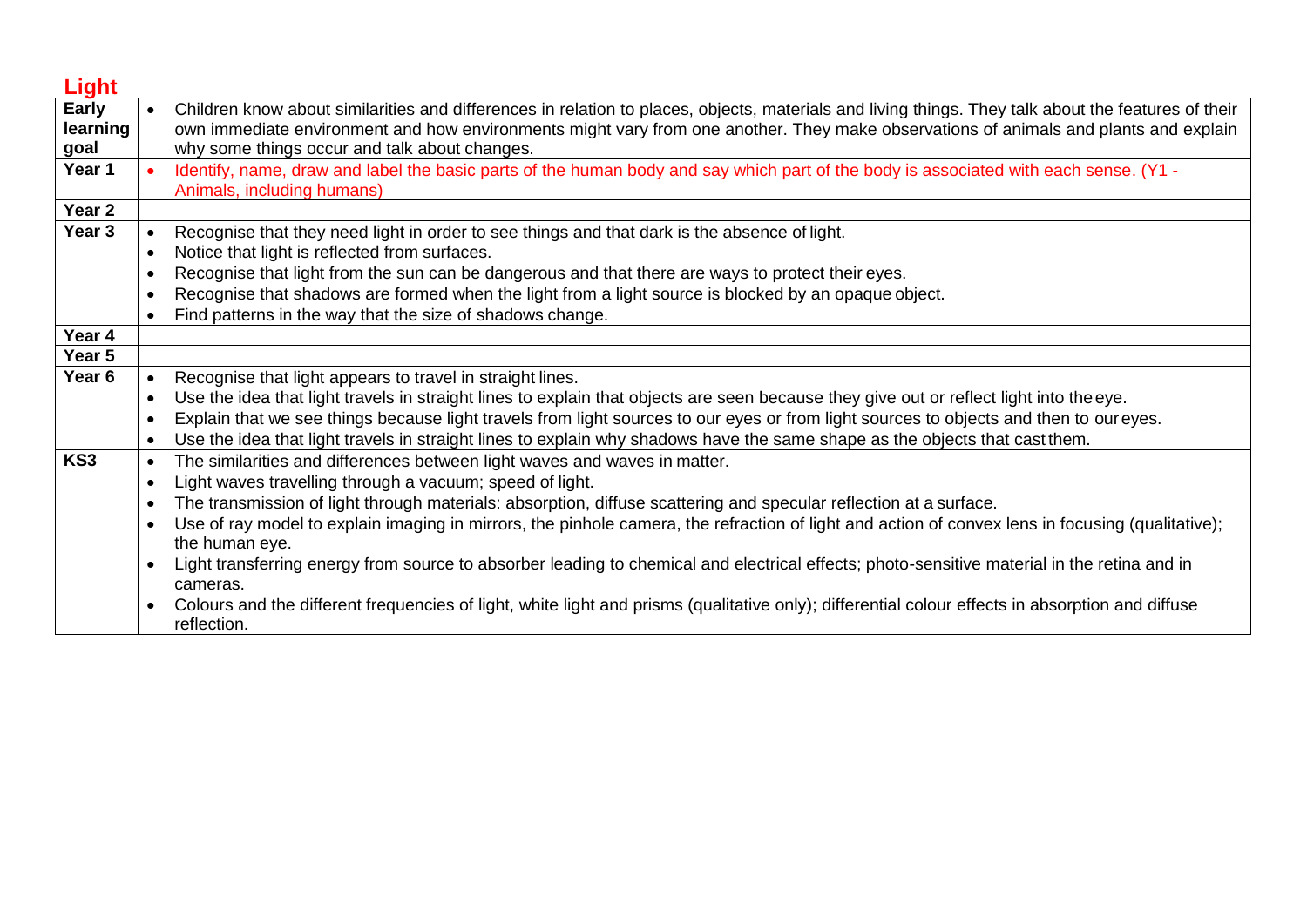| <b>Forces</b>     |           |                                                                                                                                                                                                          |
|-------------------|-----------|----------------------------------------------------------------------------------------------------------------------------------------------------------------------------------------------------------|
| Early             | $\bullet$ | Children know about similarities and differences in relation to places, objects, materials and living things. They talk about the features of their                                                      |
| learning          |           | own immediate environment and how environments might vary from one another. They make observations of animals and plants and explain                                                                     |
| goal              |           | why some things occur and talk about changes.                                                                                                                                                            |
| Year 1            |           |                                                                                                                                                                                                          |
| Year <sub>2</sub> |           | Find out how the shapes of solid objects made from some materials can be changed by squashing, bending, twisting and stretching. (Y2 -<br>Uses of everyday materials)                                    |
| Year <sub>3</sub> |           | Compare how things move on different surfaces.                                                                                                                                                           |
|                   | $\bullet$ | Notice that some forces need contact between two objects, but magnetic forces can act at a distance.                                                                                                     |
|                   |           | Observe how magnets attract or repel each other and attract some materials and not others.                                                                                                               |
|                   |           | Compare and group together a variety of everyday materials on the basis of whether they are attracted to a magnet, and identify some                                                                     |
|                   |           | magnetic materials.                                                                                                                                                                                      |
|                   | $\bullet$ | Describe magnets as having two poles.                                                                                                                                                                    |
|                   | $\bullet$ | Predict whether two magnets will attract or repel each other, depending on which poles are facing.                                                                                                       |
| Year 4            |           |                                                                                                                                                                                                          |
| Year 5            |           | Explain that unsupported objects fall towards the Earth because of the force of gravity acting between the Earth and the falling object.                                                                 |
|                   |           | Identify the effects of air resistance, water resistance and friction, that act between moving surfaces.                                                                                                 |
|                   |           | Recognise that some mechanisms, including levers, pulleys and gears, allow a smaller force to have a greater effect.                                                                                     |
| Year <sub>6</sub> |           |                                                                                                                                                                                                          |
| KS3               |           | Magnetic fields by plotting with compass, representation by field lines.                                                                                                                                 |
|                   |           | Earth's magnetism, compass and navigation.                                                                                                                                                               |
|                   |           | Forces as pushes or pulls, arising from the interaction between two objects.                                                                                                                             |
|                   |           | Using force arrows in diagrams, adding forces in one dimension, balanced and unbalanced forces.                                                                                                          |
|                   | $\bullet$ | Moment as the turning effect of a force.                                                                                                                                                                 |
|                   |           | Forces: associated with deforming objects; stretching and squashing – springs; with rubbing and friction between surfaces, with pushing<br>things out of the way; resistance to motion of air and water. |
|                   |           | Forces measured in Newtons, measurements of stretch or compression as force is changed.                                                                                                                  |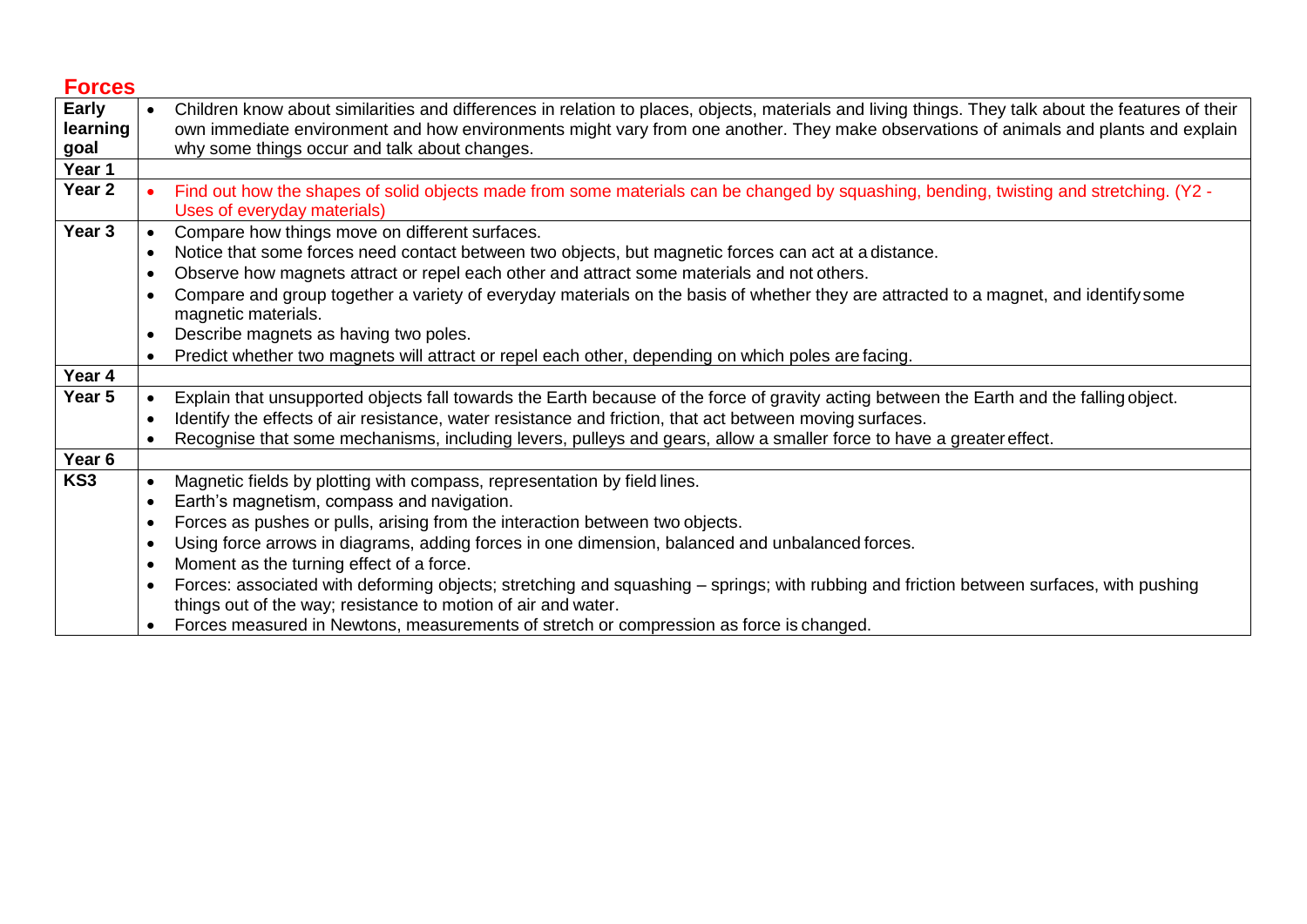| <b>Sound</b>              |           |                                                                                                                                                                                                                                                                                                                                              |
|---------------------------|-----------|----------------------------------------------------------------------------------------------------------------------------------------------------------------------------------------------------------------------------------------------------------------------------------------------------------------------------------------------|
| Early<br>learning<br>goal | $\bullet$ | Children know about similarities and differences in relation to places, objects, materials and living things. They talk about the features of their<br>own immediate environment and how environments might vary from one another. They make observations of animals and plants and explain<br>why some things occur and talk about changes. |
| Year 1                    |           | Identify, name, draw and label the basic parts of the human body and say which part of the body is associated with each sense. (Y1 -<br>Animals, including humans)                                                                                                                                                                           |
| Year <sub>2</sub>         |           |                                                                                                                                                                                                                                                                                                                                              |
| Year 3                    |           |                                                                                                                                                                                                                                                                                                                                              |
| Year 4                    |           | Identify how sounds are made, associating some of them with something vibrating.                                                                                                                                                                                                                                                             |
|                           |           | Recognise that vibrations from sounds travel through a medium to the ear.                                                                                                                                                                                                                                                                    |
|                           |           | Find patterns between the pitch of a sound and features of the object that produced it.                                                                                                                                                                                                                                                      |
|                           |           | Find patterns between the volume of a sound and the strength of the vibrations that produced it.                                                                                                                                                                                                                                             |
|                           |           | Recognise that sounds get fainter as the distance from the sound source increases.                                                                                                                                                                                                                                                           |
| Year 5                    |           |                                                                                                                                                                                                                                                                                                                                              |
| Year 6                    |           |                                                                                                                                                                                                                                                                                                                                              |
| KS3                       |           | Waves on water as undulations which travel through water with transverse motion; these waves can be reflected, and add or cancel -<br>superposition.                                                                                                                                                                                         |
|                           |           | Frequencies of sound waves, measured in Hertz (Hz); echoes, reflection and absorption of sound.                                                                                                                                                                                                                                              |
|                           |           | Sound needs a medium to travel, the speed of sound in air, in water, in solids.                                                                                                                                                                                                                                                              |
|                           |           | Sound produced by vibrations of objects, in loud speakers, detected by their effects on microphone diaphragm and the ear drum; sound<br>waves are longitudinal.                                                                                                                                                                              |
|                           |           | Auditory range of humans and animals.                                                                                                                                                                                                                                                                                                        |
|                           |           | Pressure waves transferring energy; use for cleaning and physiotherapy by ultra-sound.                                                                                                                                                                                                                                                       |
|                           |           | Waves transferring information for conversion to electrical signals by microphone.                                                                                                                                                                                                                                                           |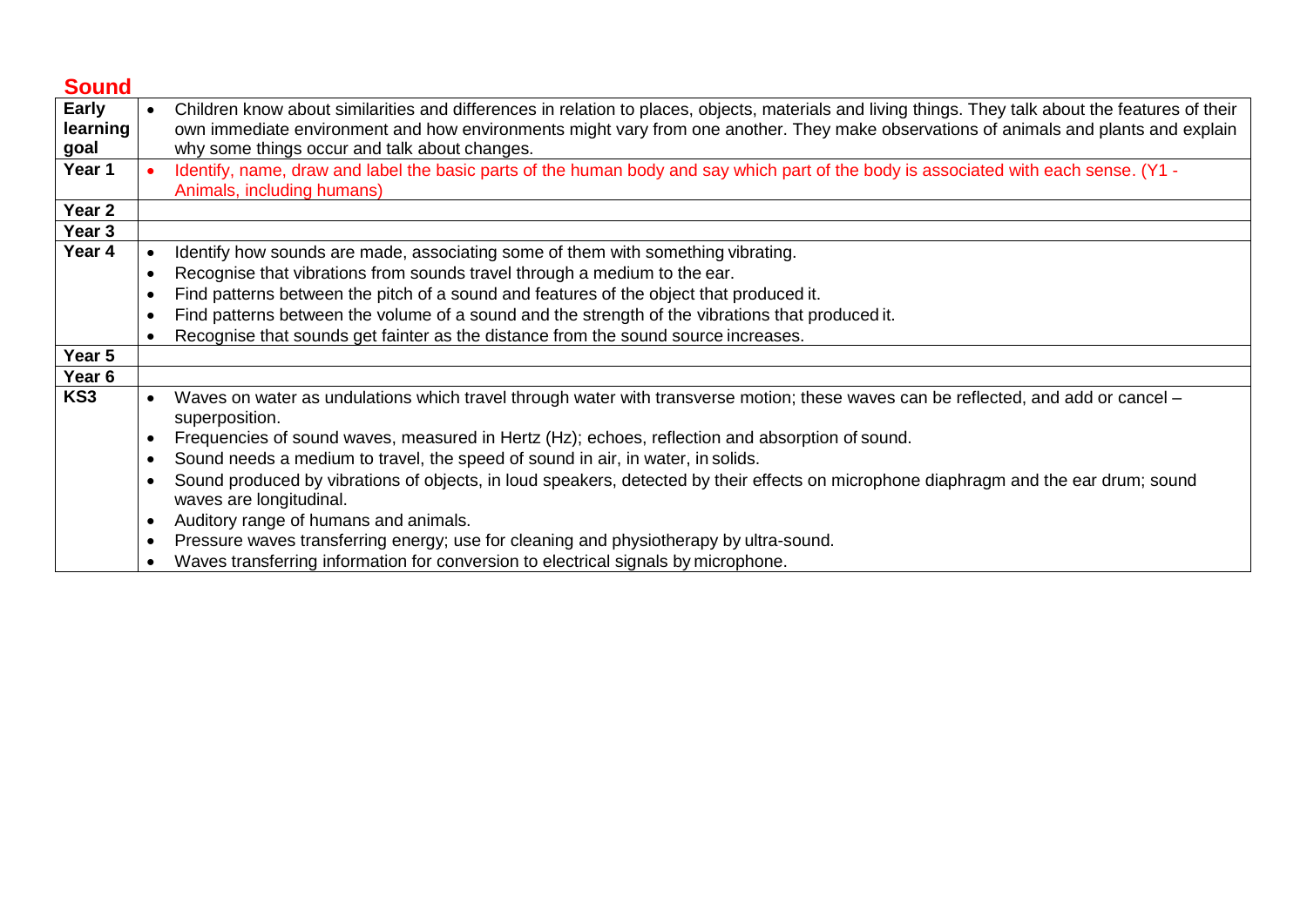| <b>Electricity</b> |           |                                                                                                                                                     |
|--------------------|-----------|-----------------------------------------------------------------------------------------------------------------------------------------------------|
| Early              |           | Children know about similarities and differences in relation to places, objects, materials and living things. They talk about the features of their |
| learning           |           | own immediate environment and how environments might vary from one another. They make observations of animals and plants and explain                |
| goal               |           | why some things occur and talk about changes.                                                                                                       |
| Year 1             |           |                                                                                                                                                     |
| Year <sub>2</sub>  |           |                                                                                                                                                     |
| Year 3             |           |                                                                                                                                                     |
| Year 4             |           | Identify common appliances that run on electricity.                                                                                                 |
|                    |           | Construct a simple series electrical circuit, identifying and naming its basic parts, including cells, wires, bulbs, switches and buzzers.          |
|                    |           | Identify whether or not a lamp will light in a simple series circuit, based on whether or not the lamp is part of a complete loop with a battery.   |
|                    |           | Recognise that a switch opens and closes a circuit and associate this with whether or not a lamp lights in a simple series circuit.                 |
|                    |           | Recognise some common conductors and insulators, and associate metals with being good conductors.                                                   |
| Year 5             |           |                                                                                                                                                     |
| Year <sub>6</sub>  |           | Associate the brightness of a lamp or the volume of a buzzer with the number and voltage of cells used in the circuit.                              |
|                    |           | Compare and give reasons for variations in how components function, including the brightness of bulbs, the loudness of buzzers and the              |
|                    |           | on/off position of switches.                                                                                                                        |
|                    | $\bullet$ | Use recognised symbols when representing a simple circuit in a diagram.                                                                             |
| KS <sub>3</sub>    |           | Electric current, measured in amperes, in circuits, series and parallel circuits, currents add where branches meet and current as flow of           |
|                    |           | charge.                                                                                                                                             |
|                    |           | Potential difference, measured in volts, battery and bulb ratings; resistance, measured in ohms, as the ratio of potential difference (p.d.) to     |
|                    |           | current.                                                                                                                                            |
|                    |           | Differences in resistance between conducting and insulating components (quantitative).                                                              |
|                    |           | Static electricity.                                                                                                                                 |